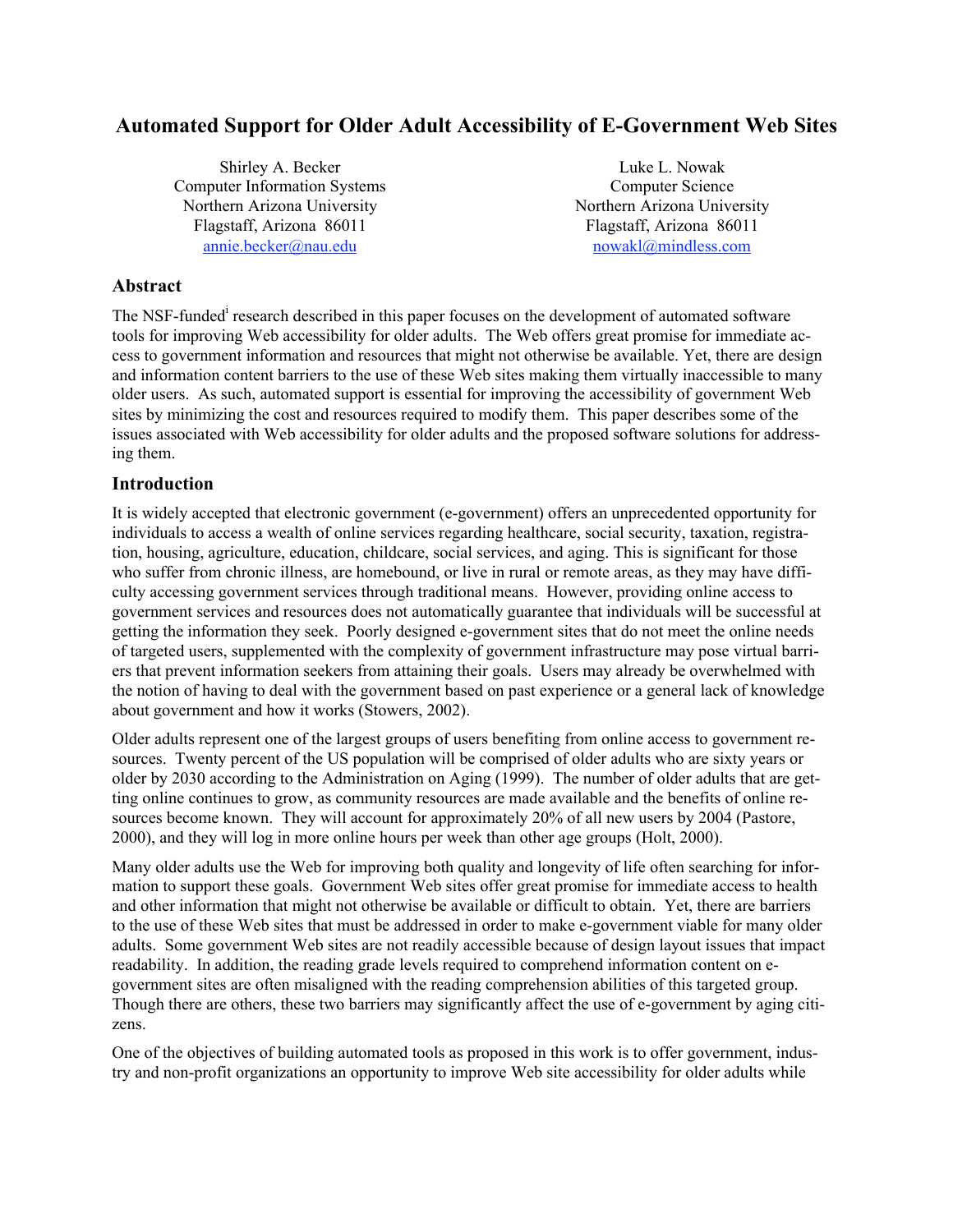minimizing cost and resources. An important side effect is that the usability of government Web sites will be improved for other user groups including middle age adults and persons for whom English proficiency is poor. Thus, this research promotes the concept of universal usability whereby computing technology is accessible to all users regardless of age, ethnicity, gender, disabilities, education, income, culture, and religion.

## **E-government Initiatives**

The federal government has made great progress in terms of developing policies aimed at promoting egovernment to meet the needs of its citizens. The Clinton administration developed the Framework for Global Electronic Commerce in 1997*,* which became the impetus for electronic government. The Government Paperwork Elimination Act of 1998 provided for electronic maintenance, submission, and disclosure of information. The FirstGov.gov portal site was the result of the 1999 Presidential Memorandum on Electronic Government thereby addressing the need for easy access to federal and state governments. Other government initiatives have also taken place to promote online access to government resources by all citizens.

Many of these polices were aimed at "bridging the digital divide" in order to improve quality and longevity of life, address social problems, and promote educational advancement in our communities. Significant strides have been made to make Web sites accessible to those with disabilities primarily in the egovernment sector. Section 508 of the Rehabilitation Act (http://www/Section508.gov) requires that individuals with disabilities, who are members of the public seeking information or services from a federal agency, have access to information comparable to that provided to the public who are not individuals with disabilities. In order to comply with Section 508, government agencies have had to revise their Web sites to remove the barriers that were impeding their use by those with disabilities.

The National Institute on Aging (NIA) developed Web accessibility guidelines in order to improve the usability of a Web page for older adults. These guidelines provide for the effective design of a Web page by taking into account font sizes, types, colors, and styles, background images and colors, vertical scrolling, and text formats, among others (NIA, 2001). Several government agencies have made their Web sites more accessible by taking the NIA guidelines into account. Medicare (www.medicare.gov), for example, enforces many of NIA guidelines to improve the readability of its Web site by older adults. However, many other government Web sites are still virtually inaccessible to older adults because of design layout, navigation, and information content, among other factors.

## **Older Adults and Web Accessibility Challenges**

The past administration's push to bridge the digital divide initially focused on making computing technology widely available and providing training for its use. But, it was quickly discovered that bridging the divide goes beyond community centers, libraries, and homes having computing and Internet capabilities in order to bring electronic resources to older adults. Web accessibility strides have been made as a result of the Section 508 mandate and the voluntary NIA guidelines for removing barriers to Web use. However, more needs to be done to ensure that Web accessibility barriers for older adults are eliminated.

One of the challenges facing e-government is designing Web pages that are readable by older adults with vision problems due to the aging process. Vision is impacted for older adults in terms of visual acuity, contrast sensitivity, visual field, and ability to discern colors. Visual acuity is an important consideration when designing objects on a Web page because of the reduced ability to resolve fine details. Reduced contrast and increased glare compound the problem especially when the page is crowded with a lot of Web objects. Color discrimination declines with age, especially for violet, blue, green, and yellow ranges. It also becomes more difficult for an older adult to discriminate colors of the same hue or desaturated colors such as pastels (Morrell, et al., 2001). As such, font and background color combinations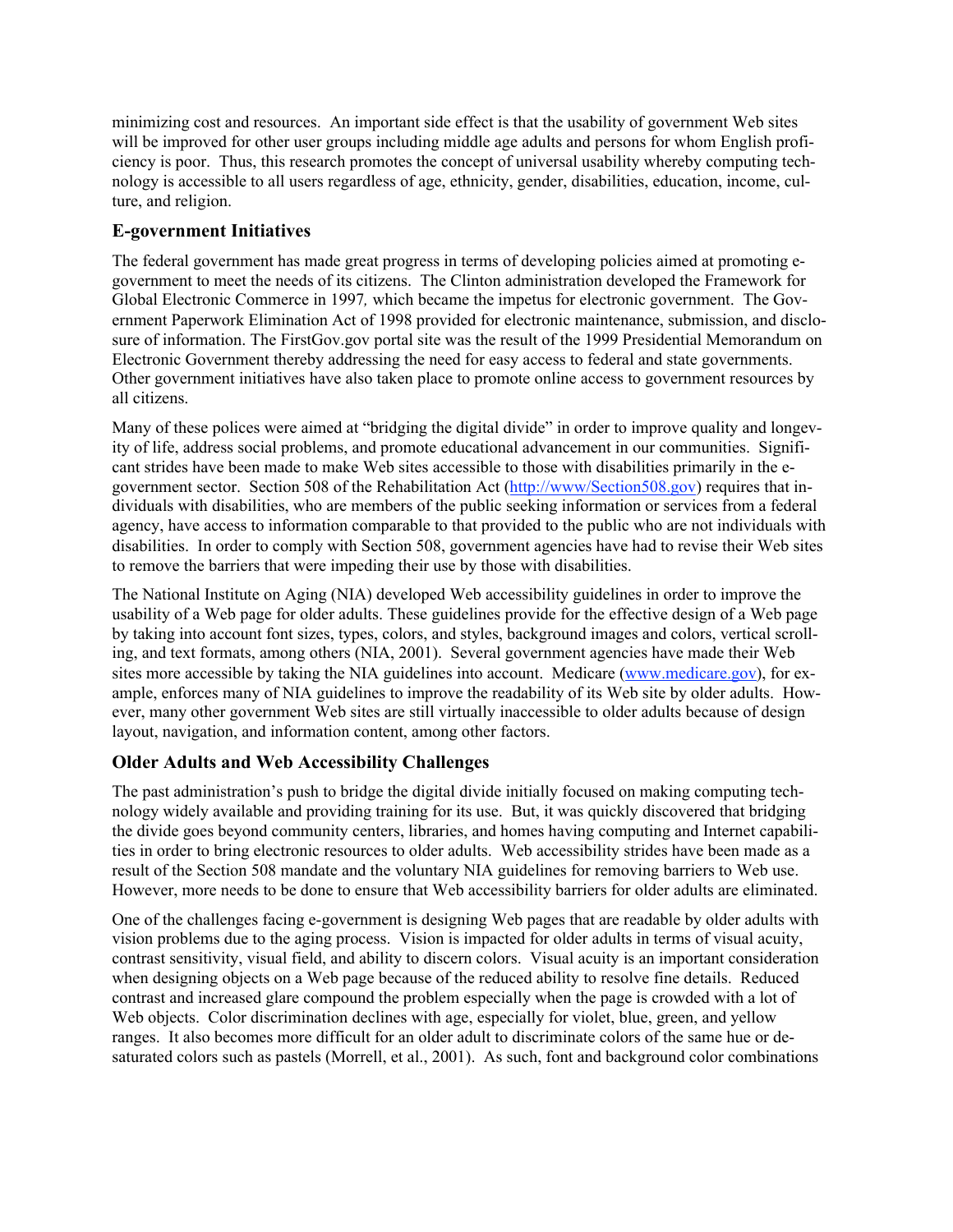together may negatively impact the readability of a Web page. When colors are used to convey meaning, the older adult may find the site virtually inaccessible.

Effective Web designs remains elusive for many e-government sites in terms of readability, understandability, and ease of use. The results of usability assessments for 32 state government Web sites are used to illustrate this point. Over 90% of these Web sites made use of font sizes smaller than 12-point font making text on links, images, and content illegible for many older adults. Ninety-one percent of the state homepages had font and background color combinations that negatively impact readability of information content. Many state government sites used mouse-over technology requiring older adults to precisely move the mouse over menu items to display additional links.

Another challenge is the reading comprehension requirements of a Web site. A government Web site that complies with Section 508 and adheres to the NIA guidelines still may not be accessible to older adults due to the reading complexity of its contents. This is particularly important for ethnic older adults for whom English proficiency is low. US census data (www.census.gov, 2001) shows that the education level for today's older adults is lower than the general population in terms of attaining a high school education. In particular, the ethnic, aging population has an education level that is significantly lower than its white counterpart. Seventy-four percent of white, older adults completed high school; whereas, 63% Asians and Pacific Islanders, 46% of African-Americans, and 37% Hispanic aging adults have high school degrees. Health literacy guidelines<sup>ii</sup> recommend writing content ranging from fifth to eighth grade reading grade levels in order to accommodate the reading proficiency of most adults. Many e-government sites require a twelfth grade reading level in order comprehend its contents. Table 1 summarizes the reading comprehension requirements of sampled government, nonprofit, and commercial Web content to illustrate the online literacy challenges facing older adults.

There are insurmountable barriers to Web use for persons with no English proficiency when translated versions of an e-government site contain English text. This is particularly an important issue when addressing Web accessibility for ethnic, older adults. An assessment of government Web sites found that translated versions contained English text on navigation bars, links, error messages, and help pages (Becker & Crespo, 2001). Too often, the translated versions are not readily found on the homepage of government Web sites or require a basic understanding of English to navigate to the translated site.

| <b>Web Sites</b> | No.         | 3 > Syllable Words                                                         | Ave. RGL | Min. RGL | <b>Max RGL</b> | Ave. Sentence Length |
|------------------|-------------|----------------------------------------------------------------------------|----------|----------|----------------|----------------------|
| Commercial       | 14          | 20%                                                                        | 1.53     | 8.87     | 14.35          | 18.47                |
| Nonprofit        |             | 21%                                                                        | 12.15    | 7.67     | 17.36          | 18.7                 |
| Fed. Gov.        | $1^{\circ}$ | 23%                                                                        | 14.01    | 10.70    | 18.03          | 21.06                |
| Total            | 34          | $RGL =$ Reading Grade Level Reading Ease Score = 0 (complex) to 100 (easy) |          |          |                |                      |

**Table 1: Readability Statistics**

## **Automated Support**

In order to address these barriers, we are developing an automated toolset that promotes Web accessibility for older adults. The tools are available for public use and they are being updated with new versions as improvements are made to the tools. Several of the stools are briefly described below.

The objective of the **Dottie** software tool is to automate the process of checking a Web page for compliance with many of the NIA guidelines. Once a Web page is checked, a report of error types is generated along with the source code line numbers. This allows the Web developer an opportunity to review and fix source code in order to make a Web page more accessible to an older adult. This is an important feature of Dottie because most developers don't have the time or resources to manually search a Web page for potential improvements. This is especially pertinent given that the law does not mandate Web accessibility for older adults; and as such, governments have less incentive to addresses these issues given tight budgets and time constraints.